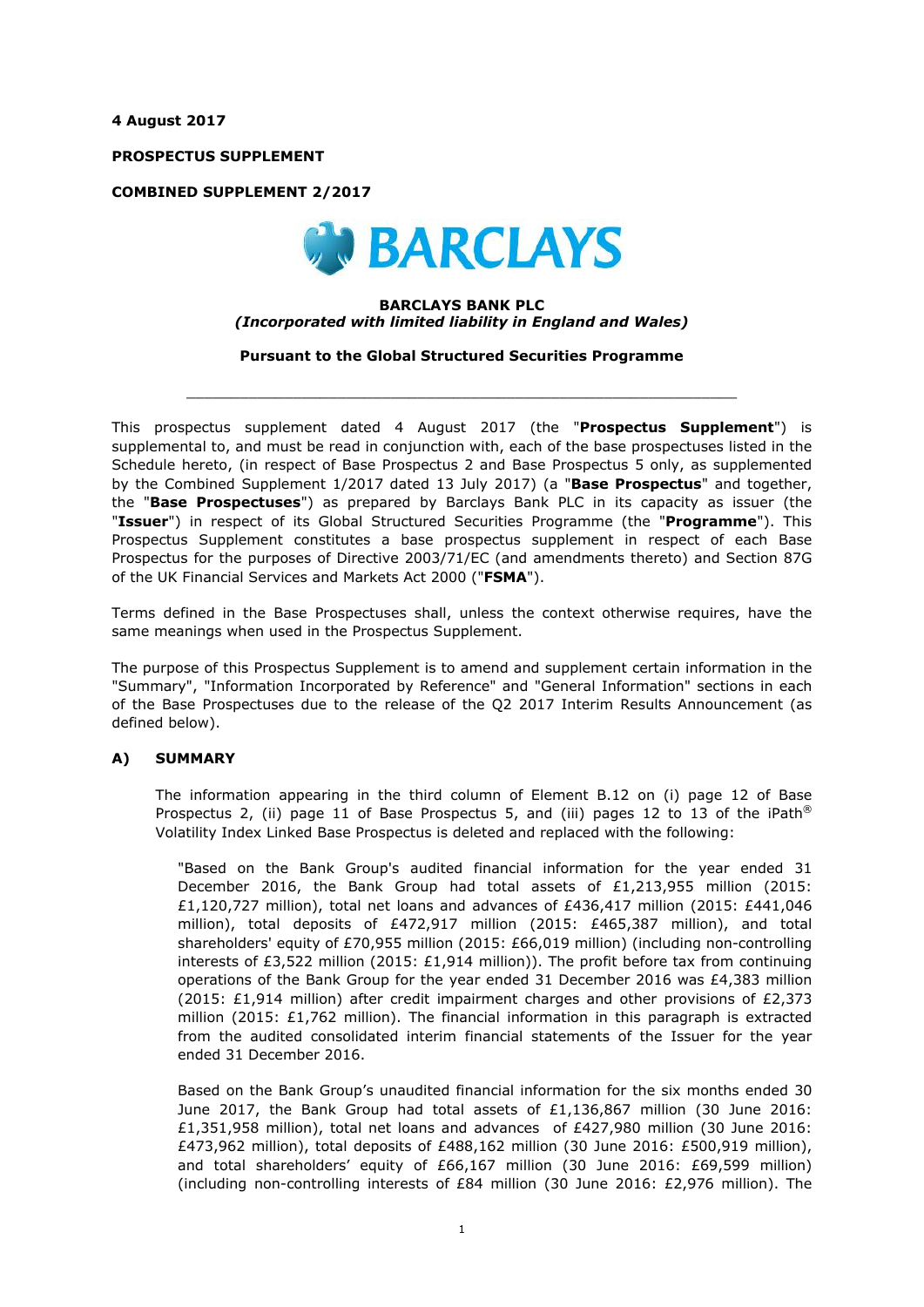profit before tax from continuing operations of the Bank Group for the six months ended 30 June 2017 was £2,195 million (30 June 2016: £3,017 million) after credit impairment charges and other provisions of £1,054 million (30 June 2016: £931 million). The financial information in this paragraph is extracted from the unaudited consolidated interim financial statements of the Issuer for the six months ended 30 June 2017.

Not Applicable: there has been no significant change in the financial or trading position of the Bank Group since 30 June 2017.

There has been no material adverse change in the prospects of the Issuer since 31 December 2016."

### **B) INFORMATION INCORPORATED BY REFERENCE**

The section "Information Incorporated by Reference" on (i) pages 73 to 76 of Base Prospectus 2, (ii) pages 56 to 59 of Base Prospectus 5, and (iii) pages 50 to 54 of the iPath<sup>®</sup> Volatility Index Linked Base Prospectus shall be updated by:

- i) in respect of Base Prospectus 2 and Base Prospectus 5 only, removing the following documents from the list of source documents in paragraph 1 *(Source documents)*:
	- (1) the announcement of Barclays PLC and the Issuer as filed with the SEC on Form 6-K on 10 April 2017 in respect of the FCA and Prudential Regulation Authority (the "**PRA**") investigations ("**April Announcement**")
	- (2) the announcement of Barclays PLC and the Issuer as filed with the SEC on Form 6-K on 20 June 2017 in respect of the Barclays PLC Serious Fraud Office charges (the "**June Announcement**").
- ii) in respect the iPath<sup>®</sup> Volatility Index Linked Base Prospectus only, removing the following documents from the list of source documents in paragraph 1 *(Source documents)*:
	- (1) the announcement of Barclays PLC and the Issuer as filed with the SEC on Form 6-K on 10 April 2017 in respect of the FCA and Prudential Regulation Authority (the "**PRA**") investigations ("**April Announcement**")
	- (2) the announcement of Barclays PLC as filed with the SEC on Form 6-K on 20 June 2017 in respect of the Barclays PLC Serious Fraud Office ("**SFO**") charges (the "**June Announcement**").
- iii) adding the following documents (the "**Documents**", each a "**Document**") to the list of source documents in paragraph 1 (*Source documents*):
	- (1) the joint unaudited interim results announcement of Barclays PLC and the Issuer as filed with the SEC on Form 6-K on 28 July 2017 in respect of the six months ended 30 June 2017 (the "**Q2 2017 Interim Results Announcement**"); and
	- (2) Supplement 1/2017 dated 3 August 2017 to the Registration Document 4/2017 dated 1 June 2017 ("**Supplement 1/2017**").
- iv) removing the following page references in respect of the April Announcement and the June Announcement from the cross-reference lists in paragraph 2 (*Information incorporated by reference*):

### *From the April Announcement*

Exhibit 99.1 - Barclays PLC announcement 'FCA and PRA Pages 4 - 7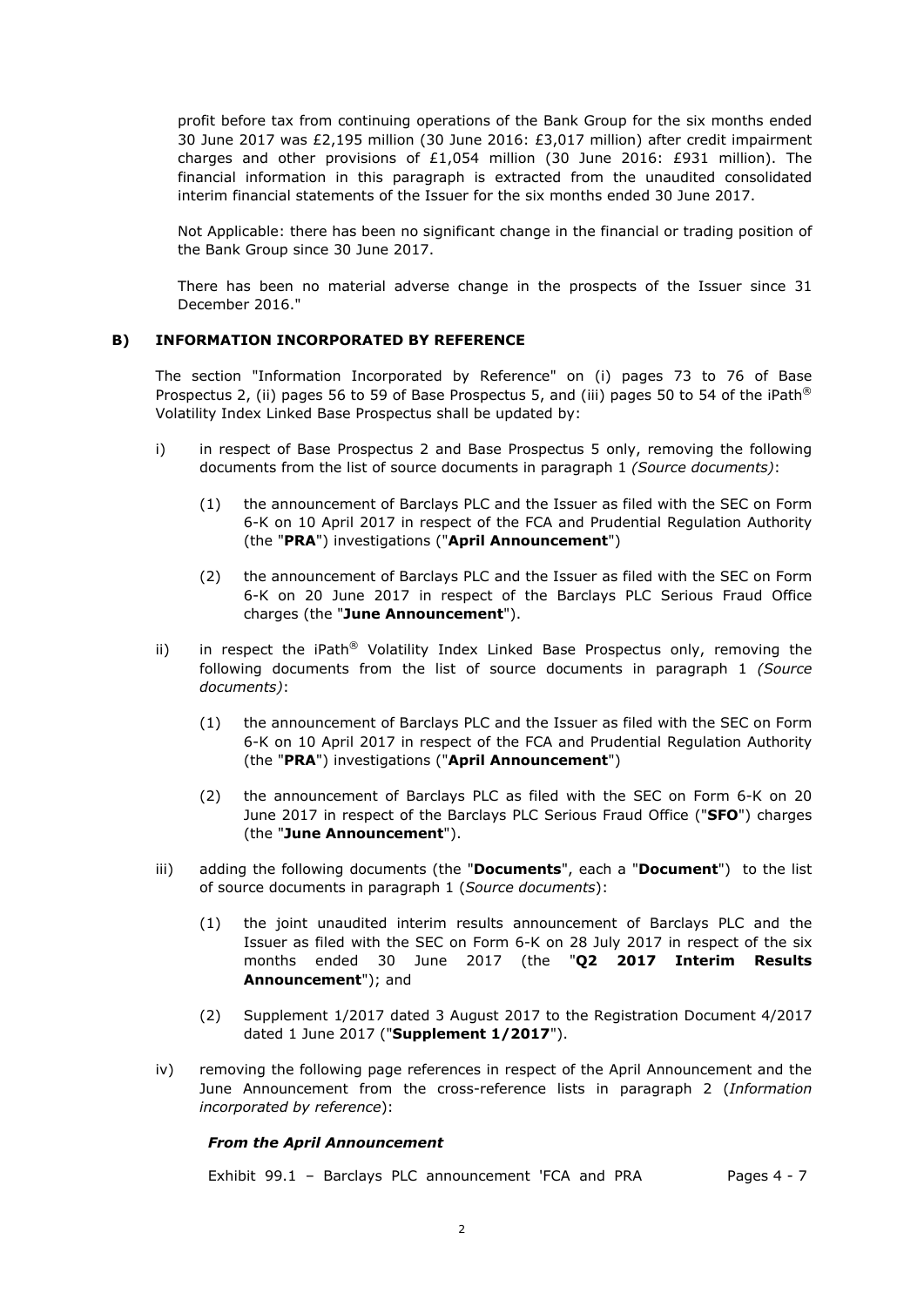investigations into Jes Staley and Barclays'

### *From the June Announcement*

Exhibit 99.1 – Barclays PLC announcement 'SFO charges Barclays regarding matters which arose in the context of Barclays' capital raisings in 2008' Page 1

v) adding the following page references in respect of the Q2 2017 Interim Results Announcement and Supplement 1/2017 to the cross-reference lists in paragraph 2 (*Information incorporated by reference*):

### *From the Q2 2017 Interim Results Announcement*

| Exhibit 99.1 - Results of Barclays PLC Group as of, and       | Pages i - 113 of  |
|---------------------------------------------------------------|-------------------|
| for the six months ended, 30 June 2017                        | Exhibit 99.1      |
| <b>Notes</b>                                                  | Pages I to x      |
| Performance Highlights                                        | Pages 1 to 2      |
| Group Performance Review                                      | Pages 3 to 5      |
| <b>Results by Business</b>                                    |                   |
| <b>Barclays UK</b>                                            | Pages 6 to 8      |
| Barclays International                                        | Pages 9 to 11     |
| <b>Head Office</b>                                            | Page 12           |
| <b>Barclays Non-Core</b>                                      | Pages 13-15       |
| Discontinued Operation Results                                | Pages 16 to 17    |
| Quarterly Results Summary                                     | Pages 18 to 20    |
| Quarterly Core Results by Business                            | Pages 21 to 25    |
| <b>Performance Management</b>                                 |                   |
| Margins and balances                                          | Page 26           |
| <b>Risk Management</b>                                        |                   |
| Overview                                                      | Page 27           |
| Credit Risk                                                   | Pages 28 to 33    |
| Market Risk                                                   | Page 34           |
| Treasury and Capital Risk                                     | Pages 35 to 45    |
| <b>Condensed Consolidated Financial Statements</b>            | Pages 46 to 51    |
| <b>Financial Statement Notes</b>                              | Pages 52 to 87    |
| Appendix: Non-IFRS Performance Measures                       | Pages 88 to 92    |
| Shareholder Information                                       | Page 93           |
| Glossary of terms                                             | Pages 94 to 113   |
| Exhibit 99.2 - Unaudited consolidated summary                 | Pages 4 to 11 of  |
| financial statements of Barclays Bank PLC as of, and          | Exhibit 99.2      |
| for the six months ended, 30 June 2017                        |                   |
| <b>Condensed Consolidated Financial Statements</b>            |                   |
| Condensed Consolidated Income Statement (Unaudited)           | Page 4            |
| Condensed Consolidated Statement of Comprehensive             | Page 5            |
| Income (Unaudited)                                            |                   |
| Condensed Consolidated Balance Sheet (Unaudited)              | Page 6            |
| Condensed Consolidated Statement of Changes in Equity         | Pages 7 to 8      |
| (Unaudited)                                                   |                   |
| Condensed<br>Consolidated<br>Cash<br><b>Flow</b><br>Statement | Page 9            |
| (Unaudited)                                                   |                   |
| <b>Financial Statement Notes</b>                              |                   |
| Basis of Preparation                                          | Page 10           |
| Non-controlling Interests                                     | Page 11           |
| Dividends                                                     | Page 11           |
| Called Up Share Capital                                       | Page 11           |
| Other Equity Instruments                                      | Page 11           |
| Exhibit 99.4 - A table setting out the issued share           | Page 1 of Exhibit |
| capital of Barclays Bank PLC and its consolidated             | 99.4              |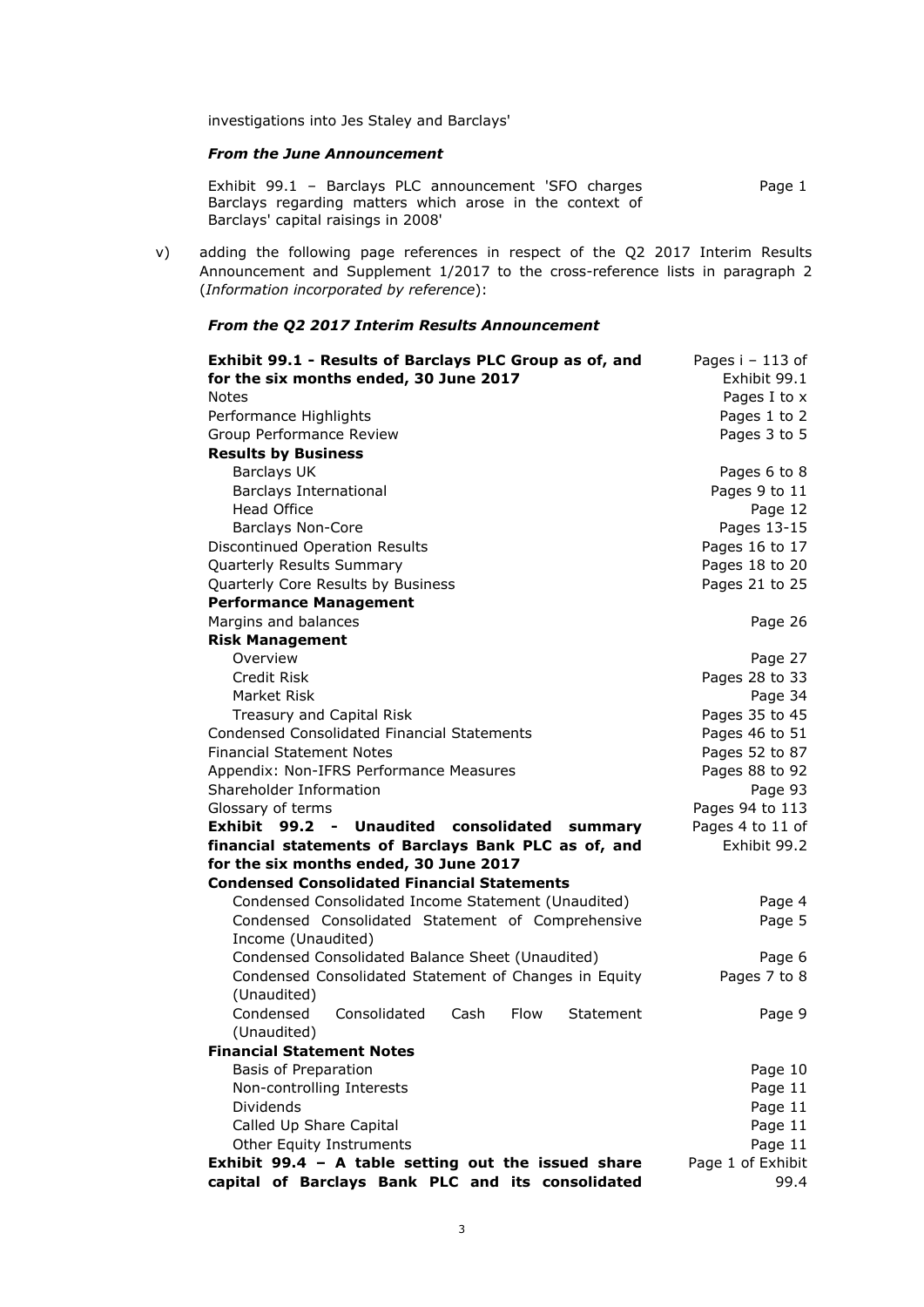### **subsidiaries' total shareholders' equity, indebtedness and contingent liabilities as at 30 June 2017**

### *From Supplement 1/2017*

Risk Factors **Pages 1** to 3 The Issuer and the Group **Pages 5** to 6

Only information listed in the cross-reference lists above is incorporated by reference into the Base Prospectuses.

For the purposes of the prospectus rules made under Section 73A of the FSMA and each of the above listed Base Prospectuses, the information incorporated by reference, either expressly or implicitly, into each Document does not form part of any of the above listed Base Prospectuses.

Information in each Document which is not incorporated by reference into the Base Prospectuses is either not relevant for investors or is covered elsewhere in the Base Prospectuses.

### **C) GENERAL INFORMATION**

The section "General Information" shall be updated by:

(i) in respect of each Base Prospectus, deleting the sentence under "Significant Change Statement" on (i) page 361 of Base Prospectus 2, (ii) page 114 of Base Prospectus 5, and (iii) page 130 of the iPath $^{\circ}$  Volatility Index Linked Base Prospectus and replacing it with the following:

"There has been no significant change in the financial or trading position of the Bank Group since 30 June 2017."

(ii) in respect of Base Prospectus 2 and Base Prospectus 5 only, deleting in its entirety the information set out under "Legal Proceedings" on (i) page 361 of Base Prospectus 2, and (ii) page 114 of Base Prospectus 5 and replacing it with the following:

"Save as disclosed under Note 13 (*Provisions*) and Note 19 (*Legal, competition and regulatory matters*) to the consolidated interim financial statements of Barclays PLC as set out on page 70 and pages 74 to 85 respectively, of the Q2 2017 Interim Results Announcement there are no governmental, legal or arbitration proceedings (including any such proceedings which are pending or threatened of which the Issuer is aware), which may have or have had during the 12 months preceding the date of this Base Prospectus, a significant effect on the financial position or profitability of the Issuer and/or the Bank Group."

(iii) in respect of the iPath® Volatility Index Linked Base Prospectus only, deleting in its entirety the information set out under "Legal Proceedings" on page 130 of the iPath® Volatility Index Linked Base Prospectus and replacing it with the following:

"Save as disclosed under Note 13 (*Provisions*) and Note 19 (*Legal, competition and regulatory matters*) to the consolidated interim financial statements of Barclays PLC as set out on page 70 and pages 74 to 85 respectively, of the Q2 2017 Interim Results Announcement, there are no governmental, legal or arbitration proceedings (including any such proceedings which are pending or threatened of which the Issuer is aware), which may have or have had during the 12 months preceding the date of this iPath® Volatility Index Linked Base Prospectus, a significant effect on the financial position or profitability of the Issuer and/or the Bank Group."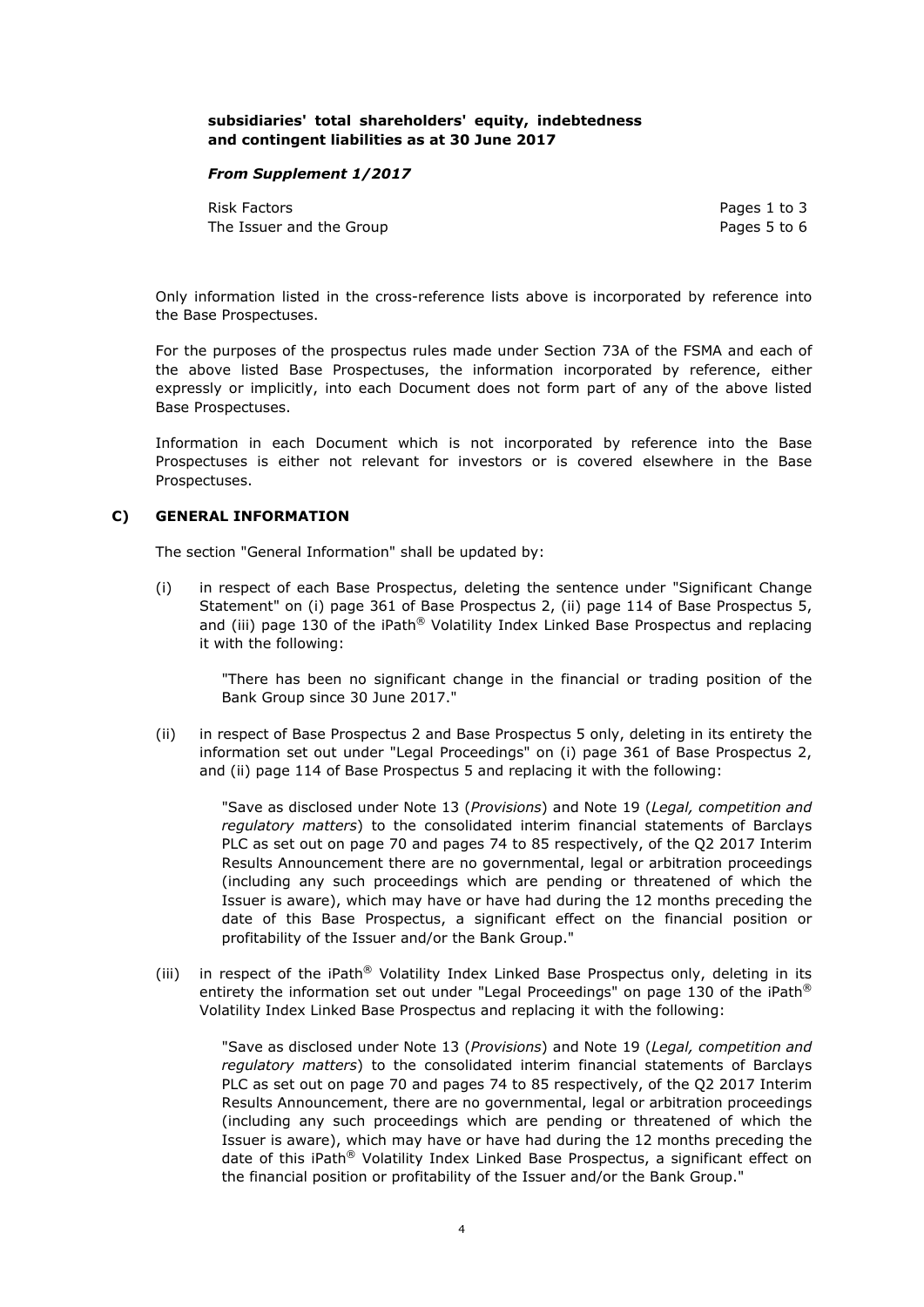To the extent that there is any inconsistency between (a) any statement in this Prospectus Supplement (in relation to any Base Prospectus) and (b) any other statement in, or incorporated by reference in any Base Prospectus, the statements in (a) above shall prevail.

The Q2 2017 Results Announcement may be inspected during normal business hours at the registered office of the Issuer or at https://www.home.barclays/barclays-investorrelations/results-and-reports/results.html.

The Supplement 1/2017 may be inspected during normal business hours at the registered office of the Issuer or at https://www.home.barclays/prospectuses-and-documentation/structuredsecurities/prospectuses.html.

Investors should be aware of their rights under Section 87Q(4) to (6) of the Financial Services and Markets Act 2000. Investors who have agreed to purchase or subscribe for Securities before this Prospectus Supplement was published have the right, exercisable within two working days after the date on which this Prospectus Supplement is published, to withdraw their acceptances. This right is exercisable up to, and including 8 August 2017. Investors should contact the distributor from which they agreed to purchase or subscribe the Securities in order to exercise their withdrawal rights.

References to each Base Prospectus shall hereafter mean each such Base Prospectus as supplemented by this Prospectus Supplement. The Issuer has taken all reasonable care to ensure that the information contained in each Base Prospectus, as supplemented by this Prospectus Supplement is, to the best of its knowledge, in accordance with the facts and contains no omission likely to affect its import and accepts responsibility accordingly. Save as disclosed in this Prospectus Supplement, no significant new factor, material mistake or inaccuracy relating to the information included in each Base Prospectus is capable of affecting the assessment of securities issued pursuant to each Base Prospectus has arisen or been noted, as the case may be, since the publication of each Base Prospectus (as supplemented at the date hereof) by the Issuer.

This Prospectus Supplement has been approved by the United Kingdom Financial Conduct Authority, which is the United Kingdom competent authority for the purposes of the Prospectus Directive and the relevant implementing measures in the United Kingdom, as a prospectus supplement issued in compliance with the Prospectus Directive and the relevant implementing measures in the United Kingdom for the purpose of giving information with regard to the issue of securities under the Programme.



The date of this Prospectus Supplement is 4 August 2017